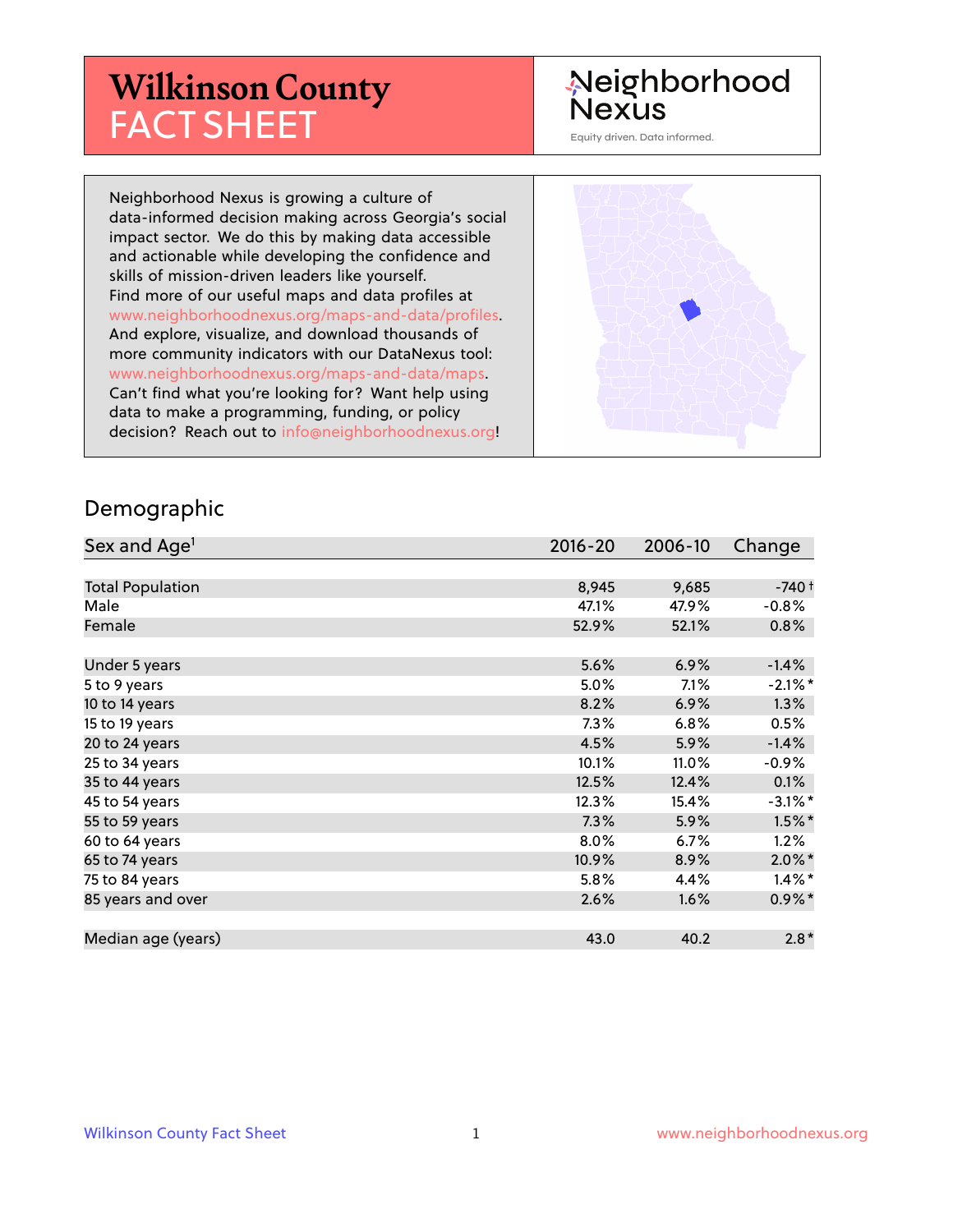# Demographic, continued...

| Race <sup>2</sup>                                            | $2016 - 20$ | 2006-10 | Change     |
|--------------------------------------------------------------|-------------|---------|------------|
| <b>Total population</b>                                      | 8,945       | 9,685   | $-740+$    |
| One race                                                     | 98.7%       | 99.6%   | $-0.8\%$ * |
| White                                                        | 59.1%       | 58.8%   | 0.4%       |
| <b>Black or African American</b>                             | 39.0%       | 39.5%   | $-0.4%$    |
| American Indian and Alaska Native                            | 0.1%        | 0.1%    | $-0.1%$    |
| Asian                                                        | 0.0%        | 0.0%    | 0.0%       |
| Native Hawaiian and Other Pacific Islander                   | 0.0%        | 0.0%    | 0.0%       |
| Some other race                                              | 0.4%        | 1.2%    | $-0.8%$    |
| Two or more races                                            | 1.3%        | 0.4%    | $0.8\%$ *  |
| Race alone or in combination with other race(s) <sup>3</sup> | $2016 - 20$ | 2006-10 | Change     |
| Total population                                             | 8,945       | 9,685   | $-740+$    |
| White                                                        | 60.4%       | 59.2%   | $1.2\%$ *  |
| <b>Black or African American</b>                             | 40.1%       | 39.7%   | 0.4%       |
| American Indian and Alaska Native                            | 0.2%        | 0.3%    | $-0.1%$    |
| Asian                                                        | 0.0%        | 0.0%    | 0.0%       |
| Native Hawaiian and Other Pacific Islander                   | 0.0%        | 0.0%    | 0.0%       |
| Some other race                                              | 0.5%        | 1.2%    | $-0.7%$    |
| Hispanic or Latino and Race <sup>4</sup>                     | $2016 - 20$ | 2006-10 | Change     |
| <b>Total population</b>                                      | 8,945       | 9,685   | $-740+$    |
| Hispanic or Latino (of any race)                             | 2.9%        | 1.8%    | $1.1%$ †   |
| Not Hispanic or Latino                                       | 97.1%       | 98.2%   | $-1.1%$ +  |
| White alone                                                  | 56.7%       | 57.6%   | $-0.9\%$ * |
| Black or African American alone                              | 39.0%       | 39.5%   | $-0.4%$    |
| American Indian and Alaska Native alone                      | 0.1%        | 0.1%    | $-0.1%$    |
| Asian alone                                                  | 0.0%        | 0.0%    | 0.0%       |
| Native Hawaiian and Other Pacific Islander alone             | 0.0%        | 0.0%    | 0.0%       |
| Some other race alone                                        | 0.0%        | 0.6%    | $-0.6%$    |
| Two or more races                                            | 1.3%        | 0.4%    | $0.8\%$ *  |
| U.S. Citizenship Status <sup>5</sup>                         | $2016 - 20$ | 2006-10 | Change     |
| Foreign-born population                                      | 202         | 85      | $117*$     |
| Naturalized U.S. citizen                                     | 9.9%        | 14.1%   | $-4.2%$    |
| Not a U.S. citizen                                           | 90.1%       | 85.9%   | 4.2%       |
|                                                              |             |         |            |
| Citizen, Voting Age Population <sup>6</sup>                  | $2016 - 20$ | 2006-10 | Change     |
| Citizen, 18 and over population                              | 6,733       | 7,193   | $-460*$    |
| Male                                                         | 47.3%       | 46.8%   | 0.5%       |
| Female                                                       | 52.7%       | 53.2%   | $-0.5%$    |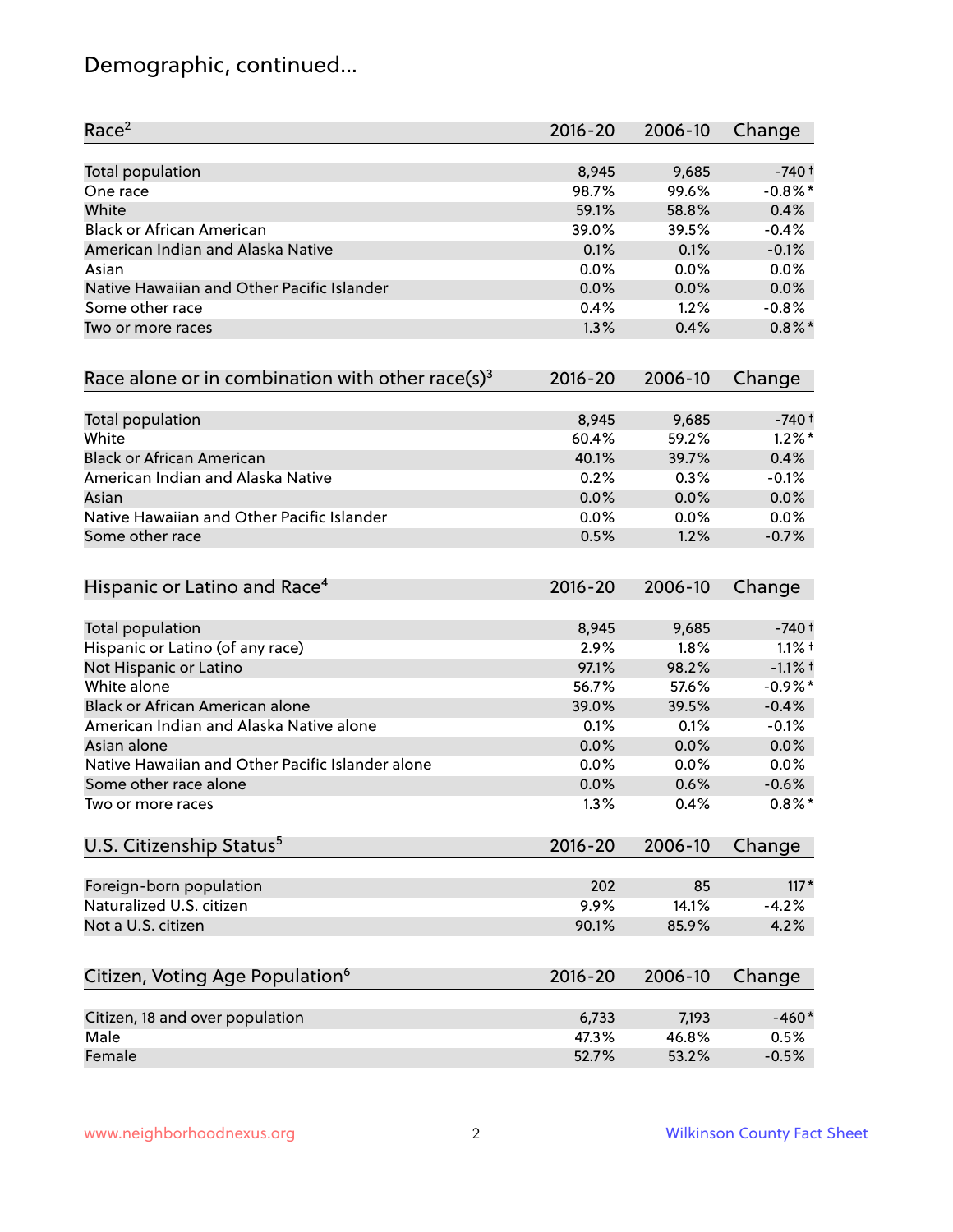#### Economic

| Income <sup>7</sup>                                 | $2016 - 20$ | 2006-10 | Change     |
|-----------------------------------------------------|-------------|---------|------------|
|                                                     |             |         |            |
| All households                                      | 3,301       | 3,511   | $-210$     |
| Less than \$10,000                                  | 12.3%       | 14.4%   | $-2.1%$    |
| \$10,000 to \$14,999                                | 9.1%        | 4.6%    | 4.6%*      |
| \$15,000 to \$24,999                                | 16.4%       | 13.6%   | 2.9%       |
| \$25,000 to \$34,999                                | 10.8%       | 14.8%   | $-4.1%$    |
| \$35,000 to \$49,999                                | 12.4%       | 14.3%   | $-1.9%$    |
| \$50,000 to \$74,999                                | 15.8%       | 16.5%   | $-0.6%$    |
| \$75,000 to \$99,999                                | 10.1%       | 13.1%   | $-2.9%$    |
| \$100,000 to \$149,999                              | 8.8%        | 6.6%    | 2.1%       |
| \$150,000 to \$199,999                              | 2.3%        | 0.8%    | $1.5\%$ *  |
| \$200,000 or more                                   | 1.9%        | 1.3%    | 0.6%       |
| Median household income (dollars)                   | 36,896      | 37,902  | $-1,006$   |
| Mean household income (dollars)                     | 54,050      | 47,956  | $6,094*$   |
| With earnings                                       | 60.6%       | 64.4%   | $-3.9%$    |
| Mean earnings (dollars)                             | 59,780      | 54,407  | 5,373      |
| <b>With Social Security</b>                         | 47.7%       | 38.9%   | $8.8\%$ *  |
| Mean Social Security income (dollars)               | 16,004      | 14,269  | $1,735*$   |
| With retirement income                              | 26.8%       | 22.9%   | 4.0%       |
| Mean retirement income (dollars)                    | 18,024      | 21,930  | $-3,906$   |
| With Supplemental Security Income                   | 5.4%        | $7.2\%$ | $-1.8%$    |
| Mean Supplemental Security Income (dollars)         | 12,461      | 5,822   | $6,640*$   |
| With cash public assistance income                  | 1.4%        | 2.1%    | $-0.7%$    |
| Mean cash public assistance income (dollars)        | 1,913       | 4,649   | $-2,736$   |
| With Food Stamp/SNAP benefits in the past 12 months | 15.8%       | 11.9%   | $3.9\%$ *  |
|                                                     |             |         |            |
| Families                                            | 2,028       | 2,420   | $-392*$    |
| Less than \$10,000                                  | 8.9%        | 9.4%    | $-0.5%$    |
| \$10,000 to \$14,999                                | 4.2%        | 2.8%    | 1.5%       |
| \$15,000 to \$24,999                                | 13.2%       | 11.6%   | 1.6%       |
| \$25,000 to \$34,999                                | 7.7%        | 14.8%   | $-7.1\%$ * |
| \$35,000 to \$49,999                                | 13.8%       | 11.9%   | 1.9%       |
| \$50,000 to \$74,999                                | 17.3%       | 21.4%   | $-4.1%$    |
| \$75,000 to \$99,999                                | 15.5%       | 15.6%   | $-0.1%$    |
| \$100,000 to \$149,999                              | 13.6%       | $9.6\%$ | 4.0%       |
| \$150,000 to \$199,999                              | 3.8%        | 1.0%    | $2.8\%$ *  |
| \$200,000 or more                                   | 2.1%        | 1.9%    | 0.1%       |
| Median family income (dollars)                      | 52,500      | 49,138  | 3,362      |
| Mean family income (dollars)                        | 64,021      | 56,285  | $7,737*$   |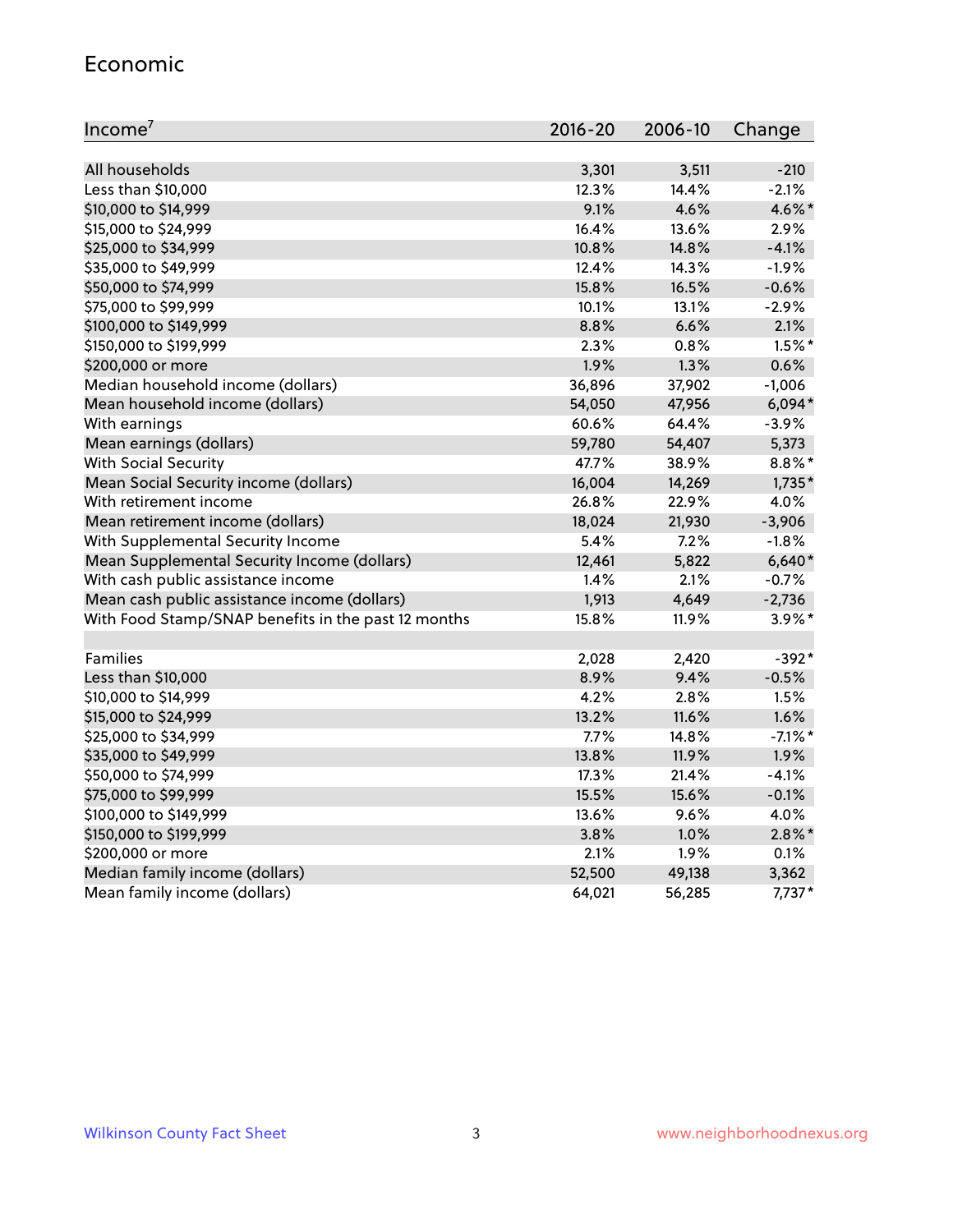### Economic, continued...

| Income, continued <sup>8</sup>                           | $2016 - 20$ | 2006-10 | Change    |
|----------------------------------------------------------|-------------|---------|-----------|
|                                                          |             |         |           |
| Nonfamily households                                     | 1,273       | 1,091   | 182       |
| Median nonfamily income (dollars)                        | 22,289      | 22,972  | $-683$    |
| Mean nonfamily income (dollars)                          | 29,598      | 27,810  | 1,788     |
|                                                          |             |         |           |
| Median earnings for workers (dollars)                    | 31,243      | 26,944  | 4,299*    |
| Median earnings for male full-time, year-round workers   | 40,887      | 39,009  | 1,878     |
| (dollars)                                                |             |         |           |
| Median earnings for female full-time, year-round workers | 35,262      | 25,935  | $9,327*$  |
| (dollars)                                                |             |         |           |
|                                                          | 22,987      | 17,929  |           |
| Per capita income (dollars)                              |             |         | $5,058*$  |
|                                                          |             |         |           |
| Families and People Below Poverty Level <sup>9</sup>     | $2016 - 20$ | 2006-10 | Change    |
|                                                          |             |         |           |
| All families                                             | 19.3%       | 17.9%   | 1.5%      |
| With related children under 18 years                     | 37.0%       | 28.5%   | 8.5%      |
| With related children under 5 years only                 | 21.7%       | 23.8%   | $-2.0%$   |
| Married couple families                                  | 7.8%        | 10.3%   | $-2.5%$   |
| With related children under 18 years                     | 14.6%       | 15.4%   | $-0.8%$   |
| With related children under 5 years only                 | 0.0%        | 6.7%    | $-6.7%$   |
| Families with female householder, no husband present     | 42.9%       | 36.3%   | 6.7%      |
| With related children under 18 years                     | 68.6%       | 45.7%   | 22.9%*    |
| With related children under 5 years only                 | 55.6%       | 66.0%   | $-10.4%$  |
| All people                                               | 24.7%       | 23.1%   | 1.6%      |
| Under 18 years                                           | 36.8%       | 35.1%   | 1.7%      |
| Related children under 18 years                          | 36.8%       | 35.1%   | 1.7%      |
| Related children under 5 years                           | 36.2%       | 42.3%   | $-6.2%$   |
|                                                          |             |         |           |
| Related children 5 to 17 years                           | 37.0%       | 32.2%   | 4.7%      |
| 18 years and over                                        | 21.1%       | 18.9%   | 2.2%      |
| 18 to 64 years                                           | 22.5%       | 18.2%   | $4.3\%$ * |
| 65 years and over                                        | 16.9%       | 21.9%   | $-5.1%$   |
| People in families                                       | 20.9%       | 21.8%   | $-1.0%$   |
| Unrelated individuals 15 years and over                  | 39.9%       | 30.7%   | $9.2%$ *  |
|                                                          |             |         |           |
| Non-Hispanic white people                                | 20.6%       | 12.2%   | $8.4\%$ * |
| Black or African-American people                         | 28.9%       | 36.8%   | $-8.0\%$  |
| Asian people                                             | (X)         | (X)     | (X)       |
| Hispanic or Latino people                                | 33.6%       | 67.6%   | $-34.0%$  |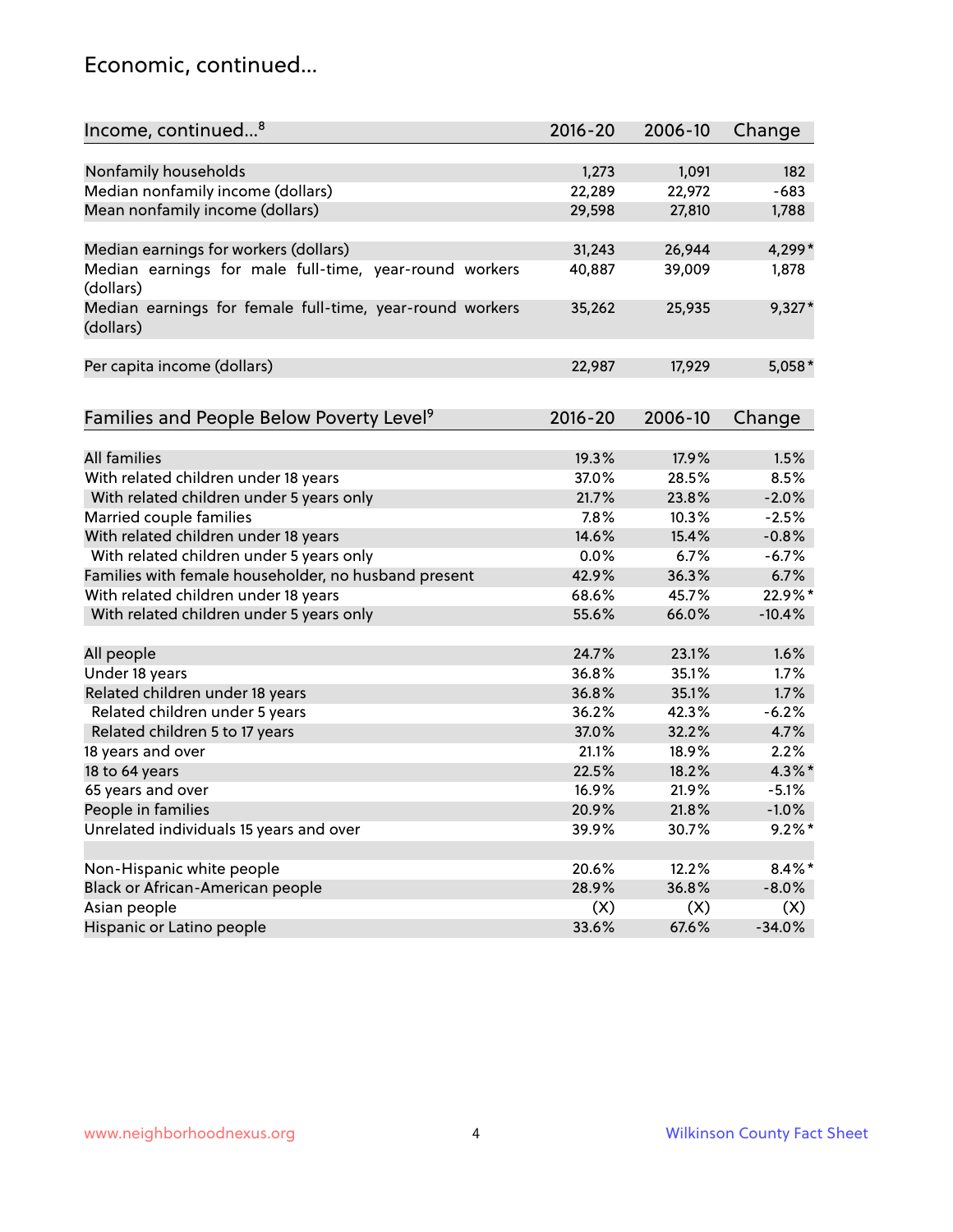# Employment

| Employment Status <sup>10</sup>                                                               | 2010        | 2020    | Change     |
|-----------------------------------------------------------------------------------------------|-------------|---------|------------|
| In Labor Force                                                                                | 3,790       | 3,842   | 3,842      |
| Unemployment Rate                                                                             | 5.4%        | 14.0%   | $-8.6%$    |
| Industry <sup>11</sup>                                                                        | $2016 - 20$ | 2006-10 | Change     |
|                                                                                               |             |         |            |
| Civilian employed population 16 years and over                                                | 3,243       | 3,362   | $-119$     |
| Agriculture, forestry, fishing and hunting, and mining                                        | 7.0%        | 7.8%    | $-0.8%$    |
| Construction                                                                                  | 7.2%        | 11.8%   | $-4.7%$    |
| Manufacturing                                                                                 | 15.4%       | 18.4%   | $-3.0%$    |
| Wholesale trade                                                                               | 1.1%        | 1.6%    | $-0.5%$    |
| Retail trade                                                                                  | 10.6%       | 8.7%    | 1.9%       |
| Transportation and warehousing, and utilities                                                 | 5.5%        | 5.9%    | $-0.4%$    |
| Information                                                                                   | 0.7%        | 2.8%    | $-2.1\%$ * |
| Finance and insurance, and real estate and rental and leasing                                 | 3.7%        | 3.5%    | 0.2%       |
| Professional, scientific, and management, and administrative<br>and waste management services | 5.5%        | 2.9%    | $2.6\%$ *  |
| Educational services, and health care and social assistance                                   | 23.7%       | 23.8%   | $-0.1%$    |
| Arts, entertainment, and recreation, and accommodation and<br>food services                   | 5.8%        | 4.2%    | 1.7%       |
| Other services, except public administration                                                  | 5.4%        | 2.6%    | $2.8\%$ *  |
| <b>Public administration</b>                                                                  | 8.3%        | 6.1%    | 2.2%       |
| Occupation <sup>12</sup>                                                                      | $2016 - 20$ | 2006-10 | Change     |
|                                                                                               |             |         |            |
| Civilian employed population 16 years and over                                                | 3,243       | 3,362   | $-119$     |
| Management, business, science, and arts occupations                                           | 25.5%       | 26.5%   | $-1.0%$    |
| Service occupations                                                                           | 17.1%       | 15.3%   | 1.8%       |
| Sales and office occupations                                                                  | 18.1%       | 20.3%   | $-2.2%$    |
| and<br>Natural<br>resources,<br>construction,<br>maintenance<br>occupations                   | 17.5%       | 19.5%   | $-2.0%$    |
| Production, transportation, and material moving occupations                                   | 21.9%       | 18.5%   | 3.4%       |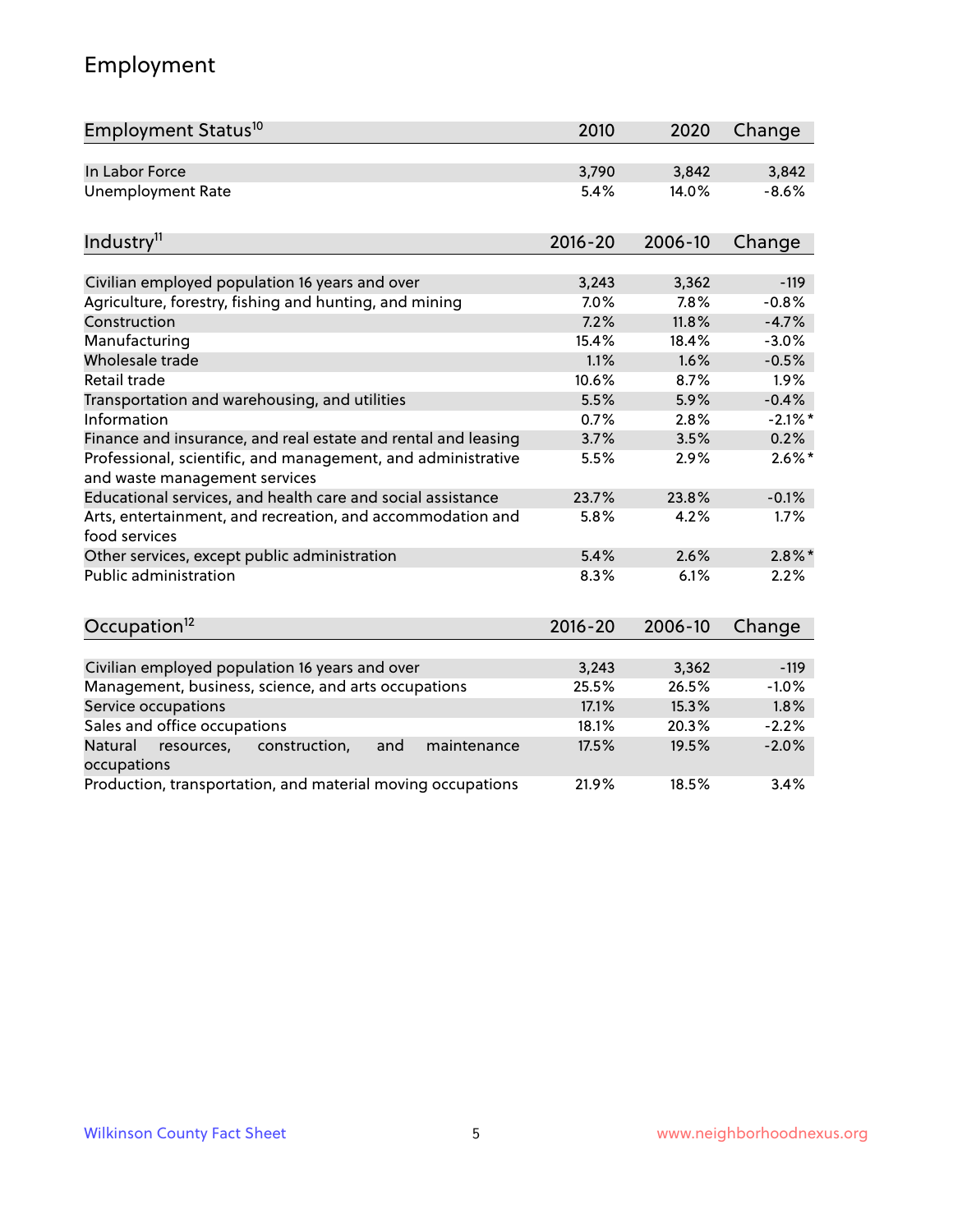# Employment, continued...

| Class of Worker <sup>13</sup>                          | $2016 - 20$    | 2006-10 | Change   |
|--------------------------------------------------------|----------------|---------|----------|
| Civilian employed population 16 years and over         | 3,243          | 3,362   | $-119$   |
| Private wage and salary workers                        | 80.2%          | 77.6%   | 2.6%     |
| Government workers                                     | 16.8%          | 19.3%   | $-2.4%$  |
| Self-employed in own not incorporated business workers | 2.9%           | 3.0%    | $-0.1%$  |
| Unpaid family workers                                  | 0.0%           | 0.1%    | $-0.1%$  |
|                                                        |                |         |          |
| Job Flows <sup>14</sup>                                | 2019           | 2010    | Change   |
| Total Jobs in county                                   | 2,689          | 2,878   | $-189$   |
| Held by residents of county                            | 28.9%          | 39.9%   | $-11.0%$ |
| Held by non-residents of county                        | 71.1%          | 60.1%   | 11.0%    |
|                                                        |                |         |          |
| Jobs by Industry Sector <sup>15</sup>                  | 2019           | 2010    | Change   |
|                                                        |                |         |          |
| Total Jobs in county                                   | 2,689<br>44.5% | 2,878   | $-189$   |
| Goods Producing sectors                                |                | 49.8%   | $-5.3%$  |
| Trade, Transportation, and Utilities sectors           | 17.9%          | 15.2%   | 2.7%     |
| All Other Services sectors                             | 37.6%          | 35.0%   | 2.6%     |
| Total Jobs in county held by county residents          | 776            | 1,147   | $-371$   |
| <b>Goods Producing sectors</b>                         | 34.1%          | 41.8%   | $-7.7%$  |
| Trade, Transportation, and Utilities sectors           | 12.8%          | 11.4%   | 1.3%     |
| All Other Services sectors                             | 53.1%          | 46.7%   | 6.4%     |
|                                                        | 2019           | 2010    |          |
| Jobs by Earnings <sup>16</sup>                         |                |         | Change   |
| Total Jobs in county                                   | 2,689          | 2,878   | $-189$   |
| Jobs with earnings \$1250/month or less                | 21.3%          | 19.8%   | 1.5%     |
| Jobs with earnings \$1251/month to \$3333/month        | 32.4%          | 33.0%   | $-0.6%$  |
| Jobs with earnings greater than \$3333/month           | 46.3%          | 47.2%   | $-0.9%$  |
|                                                        |                |         |          |
| Total Jobs in county held by county residents          | 776            | 1,147   | $-371$   |
| Jobs with earnings \$1250/month or less                | 22.4%          | 24.5%   | $-2.1%$  |
| Jobs with earnings \$1251/month to \$3333/month        | 39.7%          | 39.0%   | $0.7\%$  |
| Jobs with earnings greater than \$3333/month           | 37.9%          | 36.5%   | 1.4%     |
|                                                        |                |         |          |
| Jobs by Age of Worker <sup>17</sup>                    | 2019           | 2010    | Change   |
| Total Jobs in county                                   | 2,689          | 2,878   | $-189$   |
| Jobs with workers age 29 or younger                    | 14.2%          | 13.6%   | 0.6%     |
| Jobs with workers age 30 to 54                         | 54.1%          | 63.1%   | $-9.0%$  |
| Jobs with workers age 55 or older                      | 31.7%          | 23.2%   | 8.4%     |
|                                                        |                |         |          |
| Total Jobs in county held by county residents          | 776            | 1,147   | $-371$   |
| Jobs with workers age 29 or younger                    | 12.6%          | 15.0%   | $-2.4%$  |
| Jobs with workers age 30 to 54                         | 53.5%          | 60.7%   | $-7.2%$  |
| Jobs with workers age 55 or older                      | 33.9%          | 24.3%   | 9.6%     |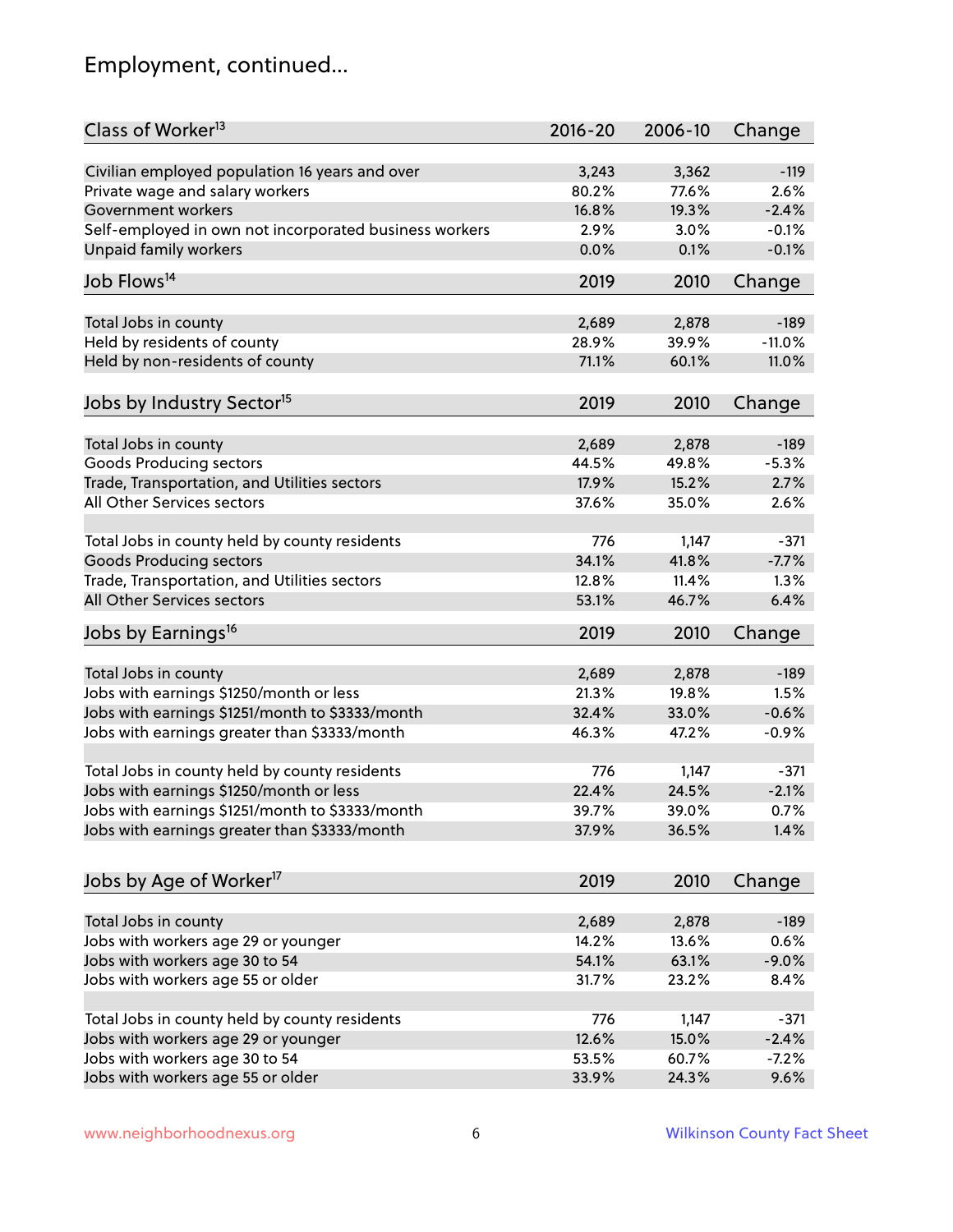#### Education

| Early Learning <sup>18</sup>                                                  |                |                | 2022            |
|-------------------------------------------------------------------------------|----------------|----------------|-----------------|
| Licensed Capacity of Early Learning Centers                                   |                |                | 221             |
| Licenced capacity per 1,000 children ages 0-4                                 |                |                | 450.1           |
|                                                                               |                |                |                 |
| School Enrollment <sup>19</sup>                                               | 2022           | 2010           | Change          |
| Enrolled in Public School                                                     | 1,120          | 1,607          | $-487$          |
| White                                                                         | 29.6%          | 39.3%          | $-9.7%$         |
| <b>Black or African-American</b>                                              | 55.8%          | 56.1%          | $-0.3%$         |
| Asian                                                                         | 0.2%           | 0.0%           | 0.2%            |
| <b>Native American</b>                                                        | 0.0%           | 0.0%           | 0.0%            |
| Pacific Islander                                                              | 0.0%           | 0.0%           | 0.0%            |
| <b>Biracial or Multi-Racial</b>                                               | 7.9%           | 2.1%           | 5.8%            |
| Hispanic or Latino                                                            | 6.6%           | 0.0%           | 6.6%            |
|                                                                               |                |                |                 |
| Georgia Milestones: 3rd Grade Reading <sup>20</sup>                           |                |                | 2019            |
| <b>Number of Students Tested</b>                                              |                |                | 99              |
| Proficient or Distinguished                                                   |                |                | 32.3%           |
|                                                                               |                |                |                 |
| Georgia Milestones: 8th Grade Math <sup>21</sup>                              |                |                | 2019            |
| <b>Number of Students Tested</b>                                              |                |                | 81              |
| Proficient or Distinguished                                                   |                |                | 44.4%           |
|                                                                               |                |                |                 |
| Graduation Rates <sup>22</sup>                                                | 2021           | 2012           | Change          |
|                                                                               |                |                |                 |
| Cohort                                                                        | 99             | 102            | -3              |
| <b>High School Graduation Rate</b>                                            | 93.9%          | 66.7%          | 27.3%           |
|                                                                               |                |                |                 |
| Educational Attainment <sup>23</sup>                                          | $2016 - 20$    | 2006-10        | Change          |
|                                                                               |                |                |                 |
| Population 25 years and over                                                  | 6,214          | 6,432          | $-218*$         |
| Less than 9th grade                                                           | 4.1%           | 8.8%           | $-4.7%$ *       |
| 9th to 12th grade, no diploma                                                 | 9.8%           | 12.0%          | $-2.2%$         |
| High school graduate (includes equivalency)                                   | 50.1%          | 47.8%          | 2.3%            |
| Some college, no degree                                                       | 18.5%          | 14.9%          | 3.6%            |
| Associate's degree                                                            | 6.3%           | 4.3%           | $2.0\%$ *       |
| Bachelor's degree                                                             | 6.9%           | 8.7%           | $-1.9%$         |
| Graduate or professional degree                                               | 4.3%           | 3.4%           | 1.0%            |
|                                                                               |                |                |                 |
| Percent high school graduate or higher<br>Percent bachelor's degree or higher | 86.1%<br>11.2% | 79.2%<br>12.1% | 6.9%<br>$-0.9%$ |
|                                                                               |                |                |                 |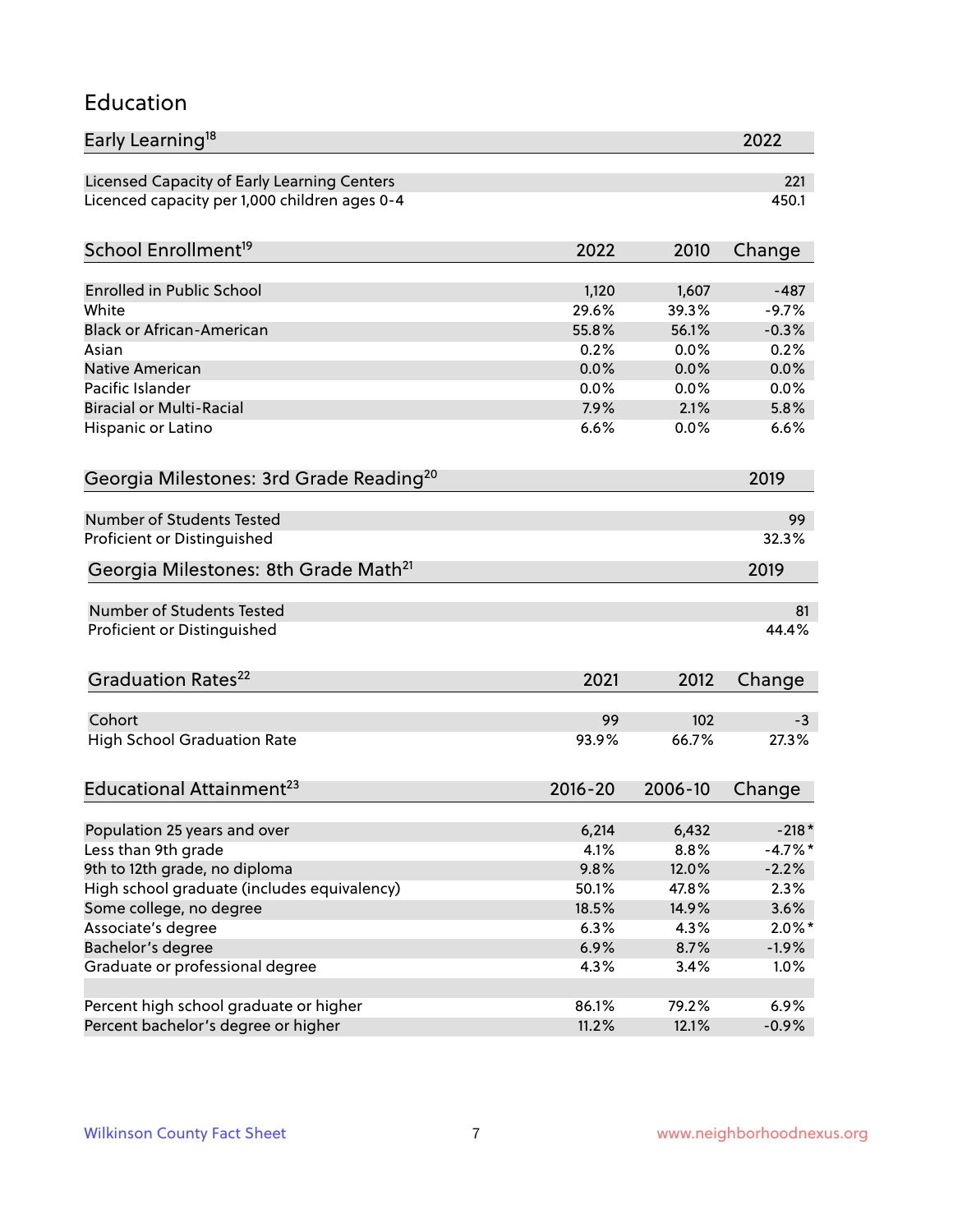### Housing

| Households by Type <sup>24</sup>                     | 2016-20     | 2006-10 | Change     |
|------------------------------------------------------|-------------|---------|------------|
|                                                      |             |         |            |
| <b>Total households</b>                              | 3,301       | 3,511   | $-210$     |
| Family households (families)                         | 61.4%       | 68.9%   | $-7.5%$ *  |
| With own children under 18 years                     | 19.6%       | 24.6%   | $-4.9%$    |
| Married-couple family                                | 40.3%       | 47.9%   | $-7.6\%$ * |
| With own children of the householder under 18 years  | 10.9%       | 15.4%   | $-4.5%$    |
| Male householder, no wife present, family            | 4.7%        | 4.4%    | 0.3%       |
| With own children of the householder under 18 years  | 3.2%        | 1.4%    | 1.7%       |
| Female householder, no husband present, family       | 16.4%       | 16.6%   | $-0.1%$    |
| With own children of the householder under 18 years  | 5.6%        | 7.8%    | $-2.2%$    |
| Nonfamily households                                 | 38.6%       | 31.1%   | $7.5%$ *   |
| Householder living alone                             | 33.0%       | 28.6%   | 4.4%       |
| 65 years and over                                    | 14.8%       | 10.8%   | 4.0%*      |
|                                                      |             |         |            |
| Households with one or more people under 18 years    | 23.4%       | 30.4%   | $-7.0\%$ * |
| Households with one or more people 65 years and over | 35.4%       | 29.4%   | $6.0\%$ *  |
| Average household size                               | 2.68        | 2.66    | 0.02       |
| Average family size                                  | 3.48        | 3.31    | 0.17       |
|                                                      |             |         |            |
| Housing Occupancy <sup>25</sup>                      | $2016 - 20$ | 2006-10 | Change     |
|                                                      |             |         |            |
| Total housing units                                  | 4,483       | 4,508   | $-25$      |
| Occupied housing units                               | 73.6%       | 77.9%   | $-4.3%$    |
| Vacant housing units                                 | 26.4%       | 22.1%   | 4.3%       |
| Homeowner vacancy rate                               | 1.8         | 1.7     | 0.1        |
| Rental vacancy rate                                  | 1.3         | 5.3     | $-4.0$     |
|                                                      |             |         |            |
| Units in Structure <sup>26</sup>                     | $2016 - 20$ | 2006-10 | Change     |
|                                                      |             |         |            |
| Total housing units                                  | 4,483       | 4,508   | $-25$      |
| 1-unit, detached                                     | 67.1%       | 65.0%   | 2.1%       |
| 1-unit, attached                                     | 0.1%        | 0.6%    | $-0.5%$    |
| 2 units                                              | 0.2%        | 0.5%    | $-0.3%$    |
| 3 or 4 units                                         | 1.3%        | 0.5%    | $0.9\% *$  |
| 5 to 9 units                                         | 1.0%        | 1.2%    | $-0.2%$    |
| 10 to 19 units                                       | 0.0%        | 0.0%    | 0.0%       |
| 20 or more units                                     | 0.0%        | 0.0%    | 0.0%       |
| Mobile home                                          | 30.2%       | 32.2%   | $-2.1%$    |
| Boat, RV, van, etc.                                  | 0.0%        | 0.0%    | 0.0%       |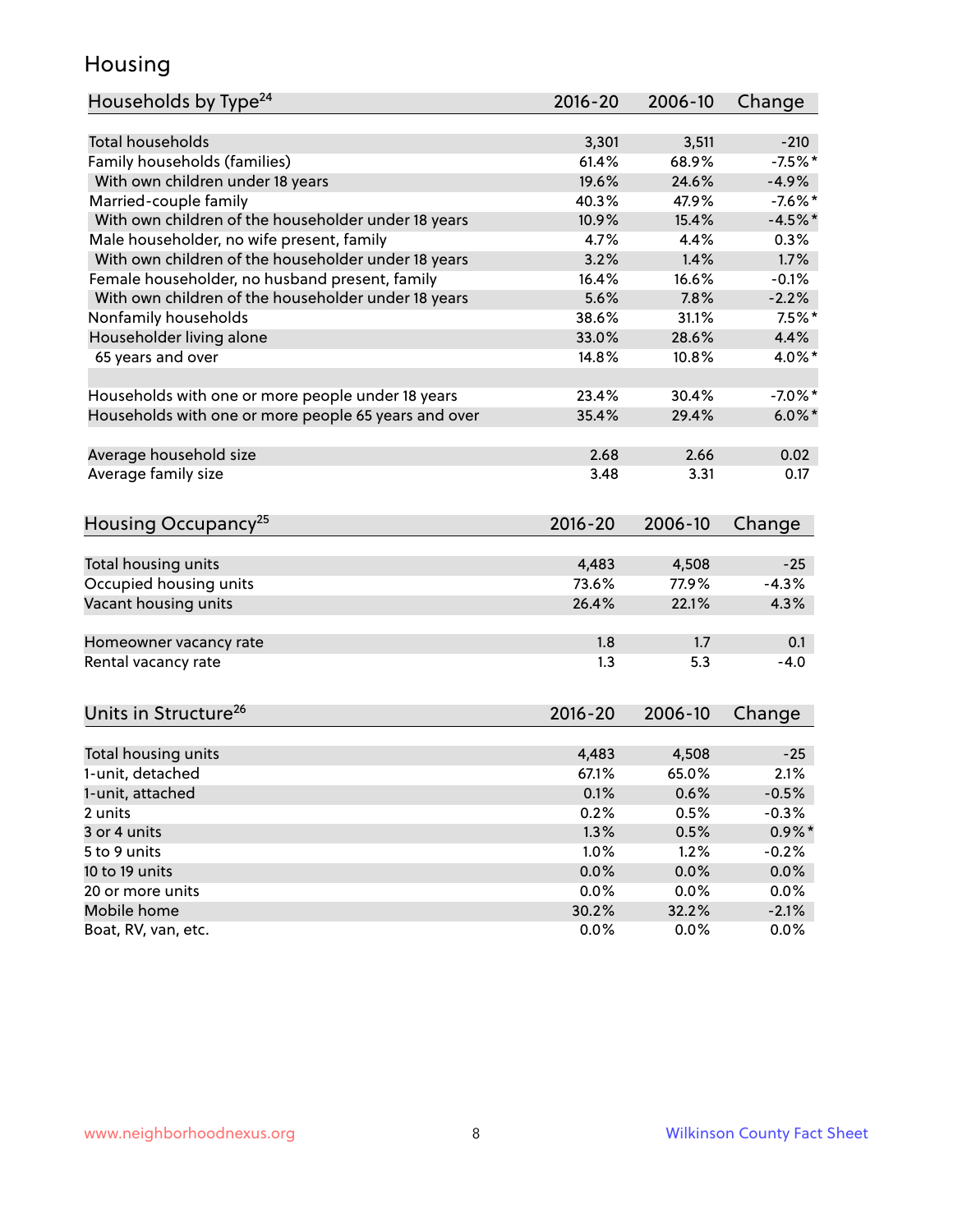# Housing, Continued...

| Year Structure Built <sup>27</sup>             | 2016-20     | 2006-10 | Change      |
|------------------------------------------------|-------------|---------|-------------|
| Total housing units                            | 4,483       | 4,508   | $-25$       |
| Built 2014 or later                            | 1.0%        | (X)     | (X)         |
| Built 2010 to 2013                             | 1.6%        | (X)     | (X)         |
| Built 2000 to 2009                             | 8.5%        | 8.0%    | 0.5%        |
| Built 1990 to 1999                             | 18.9%       | 22.0%   | $-3.2%$     |
| Built 1980 to 1989                             | 18.7%       | 17.9%   | 0.8%        |
| Built 1970 to 1979                             | 21.5%       | 17.9%   | 3.7%        |
| Built 1960 to 1969                             | 10.6%       | 13.6%   | $-3.0%$     |
| Built 1950 to 1959                             | 7.1%        | 8.0%    | $-0.9%$     |
| Built 1940 to 1949                             | 5.6%        | 3.6%    | 2.0%        |
| Built 1939 or earlier                          | 6.5%        | 8.9%    | $-2.4%$     |
|                                                |             |         |             |
| Housing Tenure <sup>28</sup>                   | $2016 - 20$ | 2006-10 | Change      |
| Occupied housing units                         | 3,301       | 3,511   | $-210$      |
| Owner-occupied                                 | 77.2%       | 81.7%   | $-4.6\%$ *  |
| Renter-occupied                                | 22.8%       | 18.3%   | 4.6%        |
| Average household size of owner-occupied unit  | 2.60        | 2.65    | $-0.06$     |
| Average household size of renter-occupied unit | 2.96        | 2.68    | 0.28        |
| Residence 1 Year Ago <sup>29</sup>             | 2016-20     | 2006-10 | Change      |
| Population 1 year and over                     | 8,860       | 9,550   | $-690*$     |
| Same house                                     | 93.7%       | 91.2%   | 2.5%        |
| Different house in the U.S.                    | 6.3%        | 8.3%    | $-2.0%$     |
| Same county                                    | 3.5%        | 5.4%    | $-1.9%$     |
| Different county                               | 2.9%        | 2.9%    | $-0.0%$     |
| Same state                                     | 2.5%        | 2.5%    | $-0.0%$     |
| Different state                                | 0.4%        | 0.4%    | $-0.0%$     |
| Abroad                                         | 0.0%        | 0.6%    | $-0.6%$     |
|                                                |             |         |             |
| Value of Housing Unit <sup>30</sup>            | $2016 - 20$ | 2006-10 | Change      |
| Owner-occupied units                           | 2,548       | 2,870   | $-322*$     |
| Less than \$50,000                             | 33.5%       | 29.8%   | 3.8%        |
| \$50,000 to \$99,999                           | 36.6%       | 41.5%   | $-4.9%$     |
| \$100,000 to \$149,999                         | 14.6%       | 17.4%   | $-2.8%$     |
| \$150,000 to \$199,999                         | 9.2%        | 5.2%    | 4.0%*       |
| \$200,000 to \$299,999                         | 4.5%        | 4.5%    | 0.0%        |
| \$300,000 to \$499,999                         | 0.7%        | 0.9%    | $-0.2%$     |
| \$500,000 to \$999,999                         | 0.5%        | 0.5%    | $-0.0%$     |
| \$1,000,000 or more                            | 0.4%        | 0.2%    | 0.2%        |
| Median (dollars)                               | 70,100      | 71,200  | $-1,100$    |
| Mortgage Status <sup>31</sup>                  | 2016-20     | 2006-10 | Change      |
| Owner-occupied units                           | 2,548       | 2,870   | $-322*$     |
| Housing units with a mortgage                  | 30.1%       | 40.2%   | $-10.2\%$ * |
| Housing units without a mortgage               | 69.9%       | 59.8%   | 10.2%*      |
|                                                |             |         |             |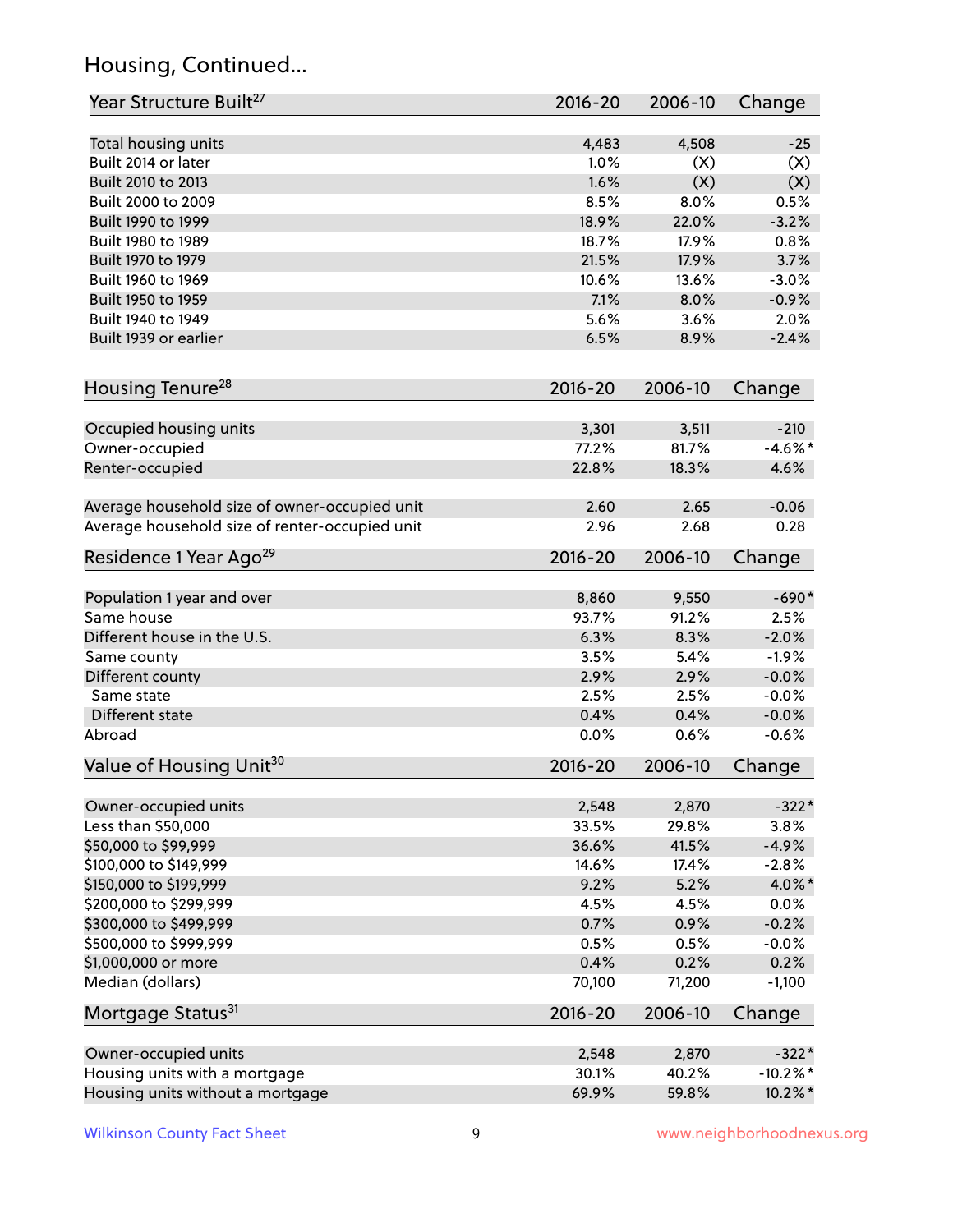# Housing, Continued...

| Selected Monthly Owner Costs <sup>32</sup>                                            | 2016-20        | 2006-10 | Change     |
|---------------------------------------------------------------------------------------|----------------|---------|------------|
| Housing units with a mortgage                                                         | 766            | 1,155   | $-389*$    |
| Less than \$300                                                                       | 0.0%           | 0.0%    | 0.0%       |
| \$300 to \$499                                                                        | 0.0%           | 2.7%    | $-2.7%$    |
| \$500 to \$999                                                                        | 52.7%          | 52.2%   | 0.5%       |
| \$1,000 to \$1,499                                                                    | 35.8%          | 32.0%   | 3.7%       |
| \$1,500 to \$1,999                                                                    | 11.5%          | 9.1%    | 2.4%       |
| \$2,000 to \$2,999                                                                    | 0.0%           | 2.9%    | $-2.9%$    |
| \$3,000 or more                                                                       | 0.0%           | 1.0%    | $-1.0%$    |
| Median (dollars)                                                                      | 964            | 953     | 11         |
|                                                                                       |                |         |            |
| Housing units without a mortgage                                                      | 1,782          | 1,715   | 67         |
| Less than \$150                                                                       | 4.3%           | 9.3%    | $-5.0%$    |
| \$150 to \$249                                                                        | 21.1%          | 20.6%   | 0.5%       |
| \$250 to \$349                                                                        | 23.6%          | 23.9%   | $-0.3%$    |
| \$350 to \$499                                                                        | 30.5%          | 27.3%   | 3.2%       |
| \$500 to \$699                                                                        | 15.0%          | 12.4%   | 2.7%       |
| \$700 or more                                                                         | 5.5%           | 6.5%    | $-1.0%$    |
| Median (dollars)                                                                      | 355            | 335     | 20         |
| Selected Monthly Owner Costs as a Percentage of<br>Household Income <sup>33</sup>     | $2016 - 20$    | 2006-10 | Change     |
| Housing units with a mortgage (excluding units where<br>SMOCAPI cannot be computed)   | 746            | 1,155   | $-409*$    |
| Less than 20.0 percent                                                                | 55.2%          | 48.5%   | 6.7%       |
| 20.0 to 24.9 percent                                                                  | 11.1%          | 19.8%   | $-8.7\%$ * |
| 25.0 to 29.9 percent                                                                  | 5.2%           | 7.8%    | $-2.6%$    |
| 30.0 to 34.9 percent                                                                  | 4.0%           | 2.4%    | 1.6%       |
| 35.0 percent or more                                                                  | 24.4%          | 21.5%   | 2.9%       |
| Not computed                                                                          | 20             | 0       | 20         |
|                                                                                       |                |         |            |
| Housing unit without a mortgage (excluding units where<br>SMOCAPI cannot be computed) | 1,775          | 1,677   | 98         |
| Less than 10.0 percent                                                                | 40.2%          | 44.0%   | $-3.8%$    |
| 10.0 to 14.9 percent                                                                  | 17.6%          | 16.7%   | 0.9%       |
| 15.0 to 19.9 percent                                                                  | 12.6%          | 12.9%   | $-0.3%$    |
| 20.0 to 24.9 percent                                                                  | 9.1%           | 3.3%    | $5.7\%$ *  |
| 25.0 to 29.9 percent                                                                  | 3.4%           | 6.7%    | $-3.3%$    |
| 30.0 to 34.9 percent                                                                  | 2.0%           | 2.5%    | $-0.5%$    |
| 35.0 percent or more                                                                  | 15.0%          | 13.8%   | 1.3%       |
| Not computed                                                                          | $\overline{7}$ | 38      | $-31$      |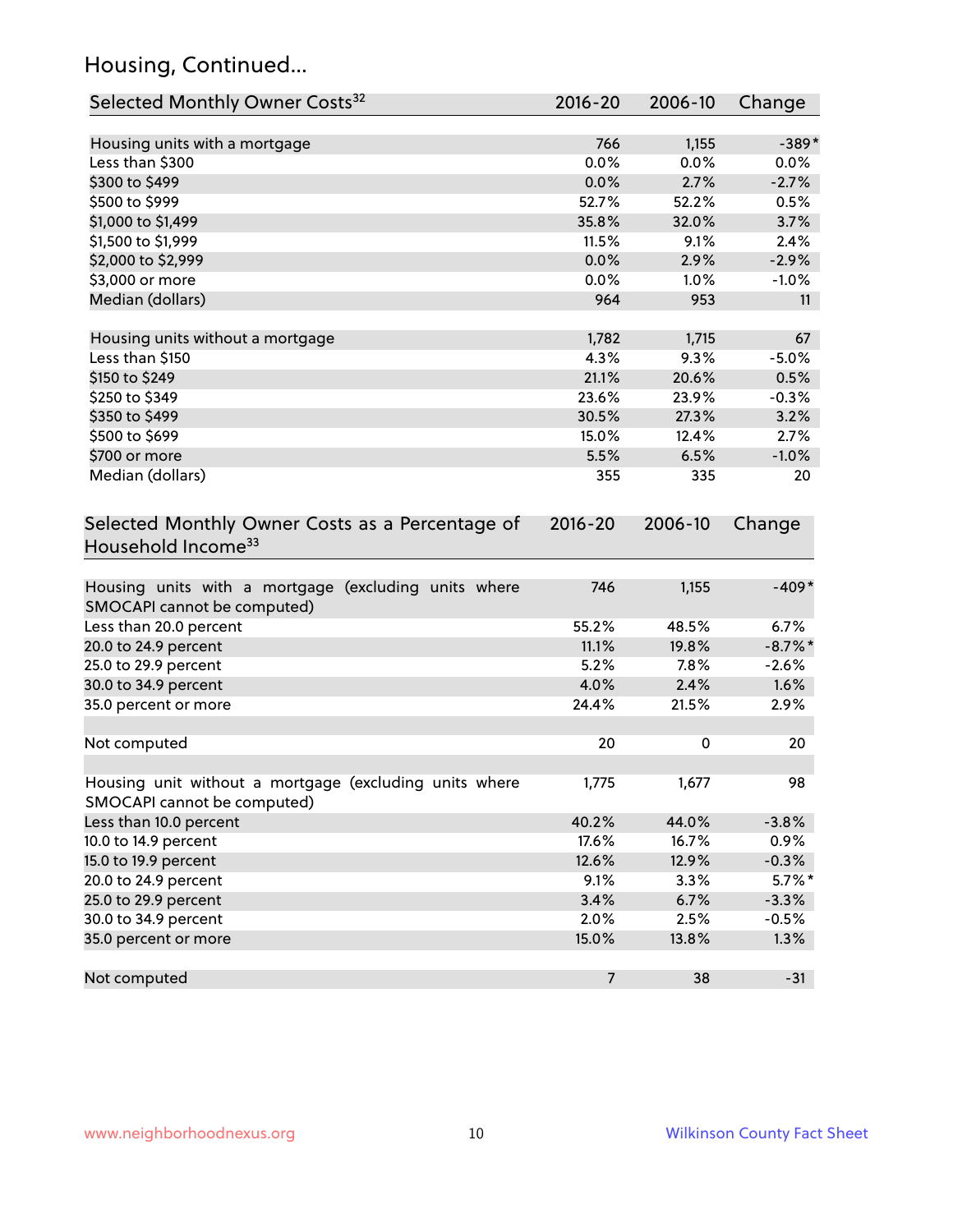# Housing, Continued...

| Gross Rent <sup>34</sup>                                                       | 2016-20     | 2006-10 | Change    |
|--------------------------------------------------------------------------------|-------------|---------|-----------|
|                                                                                |             |         |           |
| Occupied units paying rent                                                     | 548         | 411     | 137       |
| Less than \$200                                                                | 4.4%        | 4.9%    | $-0.5%$   |
| \$200 to \$499                                                                 | 19.0%       | 51.6%   | $-32.6%$  |
| \$500 to \$749                                                                 | 42.2%       | 33.3%   | 8.8%      |
| \$750 to \$999                                                                 | 23.7%       | 7.1%    | 16.7%     |
| \$1,000 to \$1,499                                                             | 8.4%        | 3.2%    | 5.2%      |
| \$1,500 to \$1,999                                                             | 2.4%        | 0.0%    | 2.4%      |
| \$2,000 or more                                                                | 0.0%        | 0.0%    | 0.0%      |
| Median (dollars)                                                               | 662         | 474     | $188*$    |
| No rent paid                                                                   | 205         | 230     | $-25$     |
| Gross Rent as a Percentage of Household Income <sup>35</sup>                   | $2016 - 20$ | 2006-10 | Change    |
| Occupied units paying rent (excluding units where GRAPI<br>cannot be computed) | 535         | 388     | $147*$    |
| Less than 15.0 percent                                                         | 24.1%       | 26.5%   | $-2.4%$   |
| 15.0 to 19.9 percent                                                           | 10.1%       | 19.3%   | $-9.2%$   |
| 20.0 to 24.9 percent                                                           | 4.1%        | 6.4%    | $-2.3%$   |
| 25.0 to 29.9 percent                                                           | 8.0%        | 1.8%    | $6.2\%$ * |
| 30.0 to 34.9 percent                                                           | 4.7%        | 5.2%    | $-0.5%$   |
| 35.0 percent or more                                                           | 49.0%       | 40.7%   | 8.3%      |
| Not computed                                                                   | 218         | 253     | $-35$     |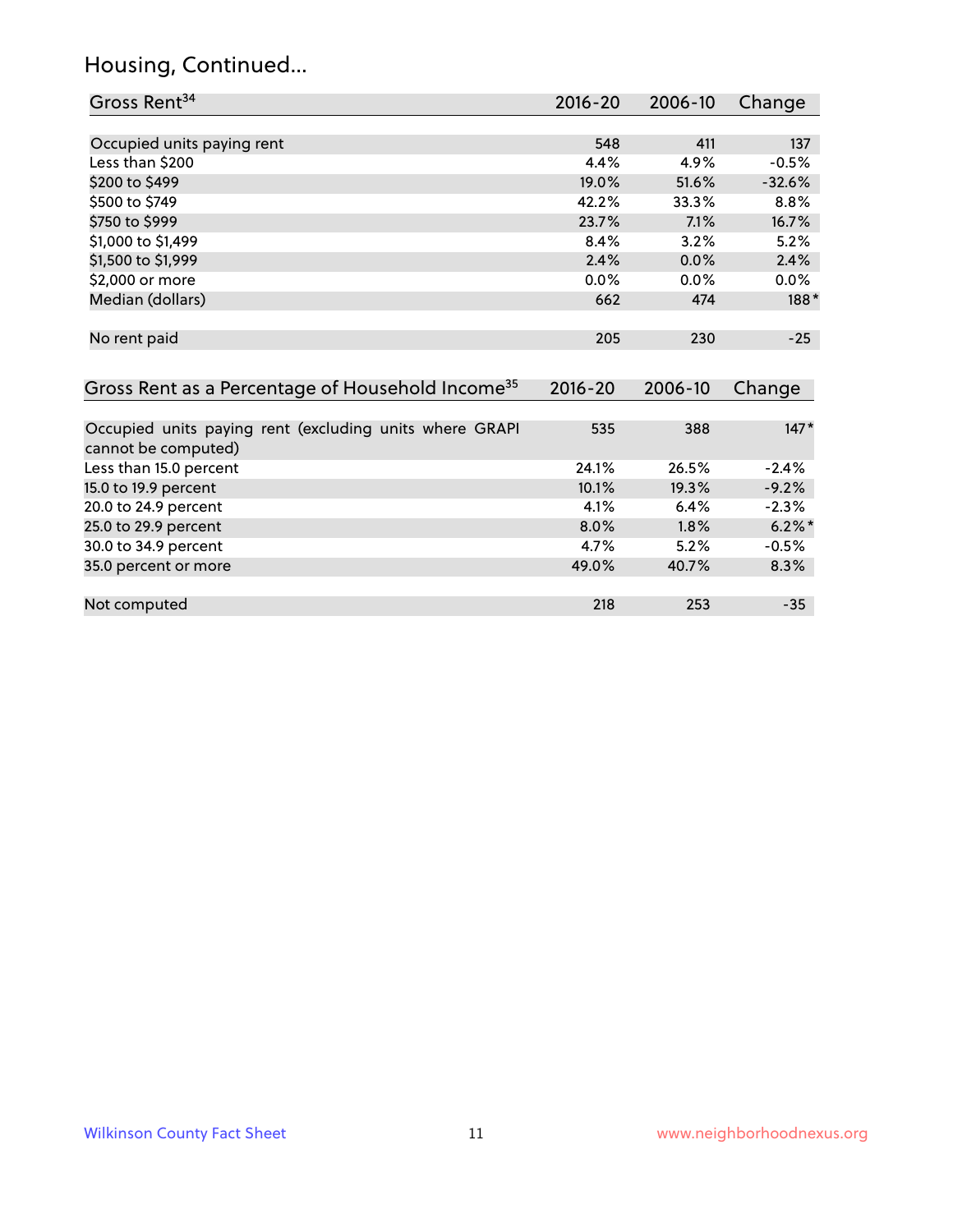# Community Involvement

| Voter Registration and Turnout <sup>36</sup> | 2020  |
|----------------------------------------------|-------|
|                                              |       |
| Active registered voters                     | 6.438 |
| Number voted in Presidential election        | 4.733 |
| Percent voted in Presidential election       | 73.5% |

## Transportation

| Commuting to Work <sup>37</sup>           | 2016-20     | 2006-10 | Change  |
|-------------------------------------------|-------------|---------|---------|
|                                           |             |         |         |
| Workers 16 years and over                 | 3,201       | 3,301   | $-100$  |
| Car, truck, or van - drove alone          | 88.6%       | 91.0%   | $-2.4%$ |
| Car, truck, or van - carpooled            | 7.4%        | 5.5%    | 1.9%    |
| Public transportation (excluding taxicab) | 0.2%        | 0.0%    | 0.2%    |
| Walked                                    | 1.4%        | 1.3%    | 0.1%    |
| Other means                               | 0.3%        | 0.8%    | $-0.5%$ |
| Worked at home                            | 2.0%        | 1.4%    | 0.6%    |
| Mean travel time to work (minutes)        | 26.1        | 24.4    | $1.7*$  |
| Vehicles Available <sup>38</sup>          | $2016 - 20$ | 2006-10 | Change  |
|                                           |             |         |         |
| Occupied housing units                    | 3,301       | 3,511   | $-210$  |
| No vehicles available                     | $7.3\%$     | 7.3%    | 0.1%    |
| 1 vehicle available                       | 33.1%       | 35.0%   | $-2.0%$ |
| 2 vehicles available                      | 34.8%       | 37.7%   | $-2.9%$ |
| 3 or more vehicles available              | 24.8%       | 20.0%   | 4.8%    |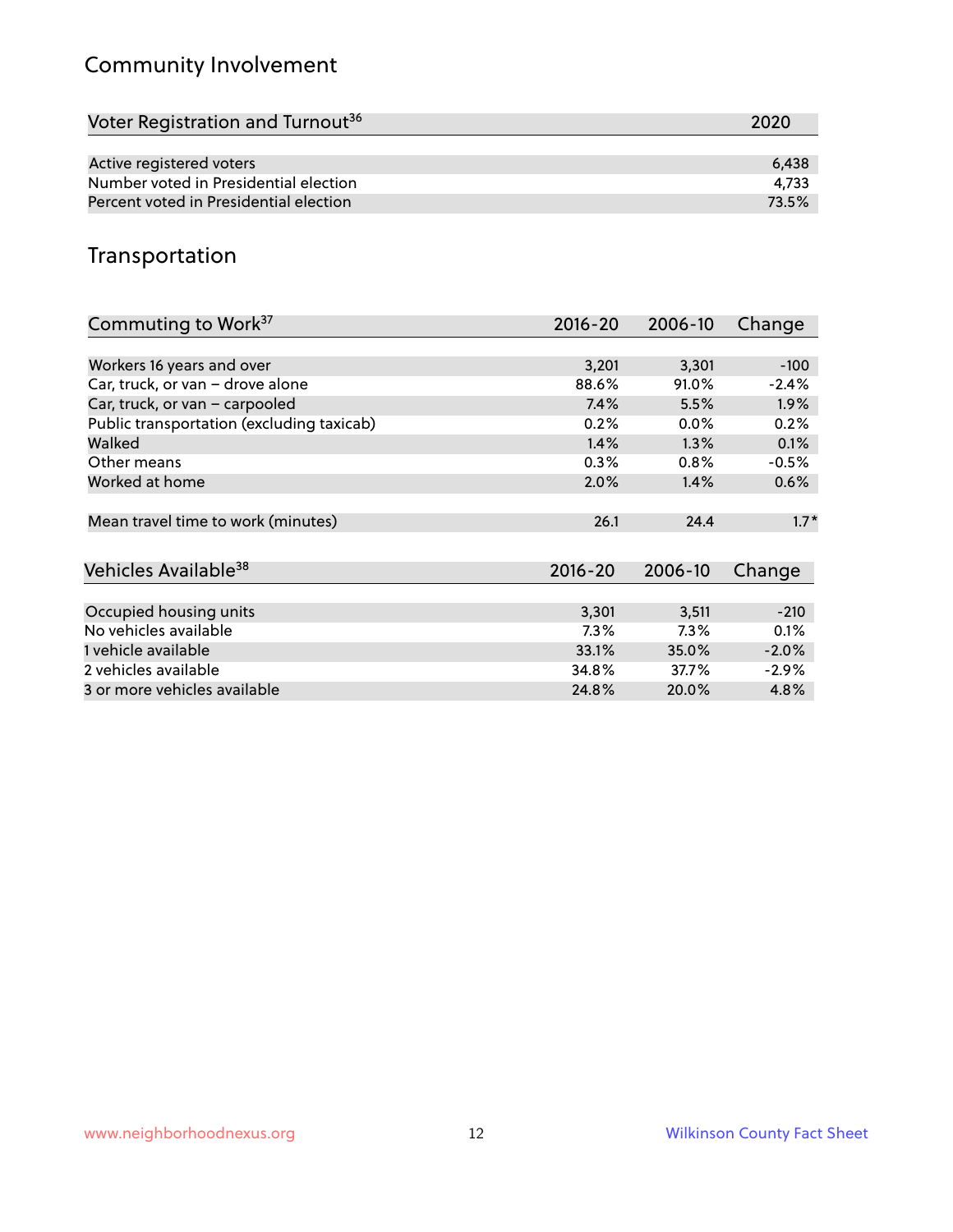#### Health

| Health Insurance coverage <sup>39</sup> | 2016-20 |
|-----------------------------------------|---------|
|-----------------------------------------|---------|

| Civilian Noninstitutionalized Population                | 8,861 |
|---------------------------------------------------------|-------|
| With health insurance coverage                          | 89.4% |
| With private health insurance coverage                  | 56.6% |
| With public health coverage                             | 45.5% |
| No health insurance coverage                            | 10.6% |
| Civilian Noninstitutionalized Population Under 19 years | 2,184 |
| No health insurance coverage                            | 2.6%  |
| Civilian Noninstitutionalized Population 19 to 64 years | 5,006 |
| In labor force:                                         | 3,244 |
| Employed:                                               | 3,044 |
| With health insurance coverage                          | 80.0% |
| With private health insurance coverage                  | 45.5% |
| With public coverage                                    | 5.4%  |
| No health insurance coverage                            | 20.0% |
| Unemployed:                                             | 200   |
| With health insurance coverage                          | 91.0% |
| With private health insurance coverage                  | 45.5% |
| With public coverage                                    | 45.5% |
| No health insurance coverage                            | 9.0%  |
| Not in labor force:                                     | 1,762 |
| With health insurance coverage                          | 85.4% |
| With private health insurance coverage                  | 40.6% |
| With public coverage                                    | 54.4% |
| No health insurance coverage                            | 14.6% |

| <b>Health Factors</b> | <b>Most Recent</b> |
|-----------------------|--------------------|
|                       |                    |

| Premature Death (YPLL before age 75 per 100,000 population, age-adjusted) <sup>40</sup> | 12,854.3 |
|-----------------------------------------------------------------------------------------|----------|
| Average number of Physically Unhealthy Days <sup>41</sup>                               | 5.2      |
| Average number of Mentally Unhealthy Days <sup>42</sup>                                 | 5.8      |
| Low Birthweight Births <sup>43</sup>                                                    | 12.9%    |
| Diabetes Prevalence <sup>44</sup>                                                       | 14.2%    |
| HIV Prevalence (per 100,000 population) <sup>45</sup>                                   | 159.0    |
| Rate, Deduplicated ER Visits for Asthma, Ages 0-17 <sup>46</sup>                        | 685.0    |